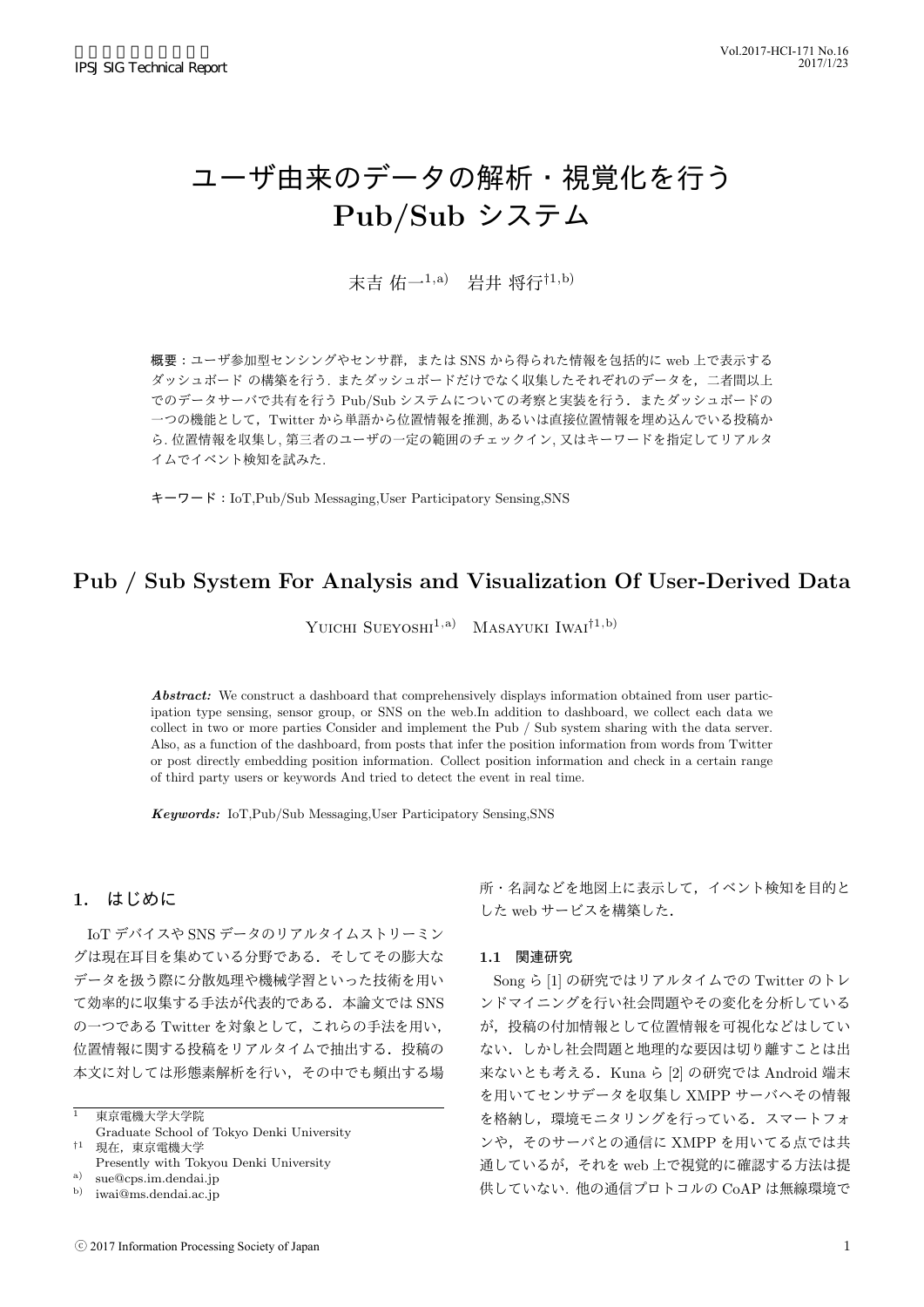の通信や,輻輳のおこりやすいネットワークでのメリット がある.

Shriramoju[3], Hunkeler[4] らは XMPP とは別のプロトコ ルである MQTT や CoAP を用いたスマートフォンをセン サノードとして用いた情報収集システムの構築や実験を 行っている.Davis ら [5] の研究では Pub/Sub 通信プロト コルの比較として MQTT-S と CoAP を上げておりパケッ ト損失や信頼性を担保するシステムの構築の際に一助とな る研究を行っているが,XMPP については考慮していな い.

Tang ら [6] の研究ではスマートフォンでユーザ参加型セ ンシングを行う際のエネルギー効率をテーマにしている. サーバサイドやクライアントでの省エネルギーアルゴリズ ムの実装に機械学習を用いて最小化を目指しており,本研 究への一助となった.

Meng ら [7] は分散処理のプラットフォームである Apach Spark で使用できる機械学習のライブラリについて述べて いる.本研究では SNS である Twitter のリアルタイムスト リーミング解析に Apach Spark を用いており,ツイートご との重み付けなどに、述べられている MLlib を使用した. Yasumoto[8] らの研究では IoT センシングでいずれ頭打ち になると予測されているリアルタイムでビッグデータ処理 に対する新しいフレームワークを提案している.リアルタ イムストリーミングを SNS 解析で行っている本研究も分 散処理のストリームキュレーションを将来的には応用する 必要がある.

Ueda[9] らは高齢者介護などに応用が期待されている監視 や生活認識に関する研究を行っている.これは私の研究に 比べてプライバシーへの配慮が高く,またその為に信頼性 が低くなっていしまうデータについても独自の機械学習か ら得られたアルゴリズムを用いることでそれを高めている.

**2.** システム構成



**2.1 Apche Spark**

Twitter のようなリアルタイムで大規模データを処理す る際に Apache Spark の分散処理機能を利用した.この時 にメモリ上でストリームからデータを取得,RDD(Resilient Distributed Dataset) に格納し Scala で kuromoji の形態素 解析や、単位時間あたりでの県ごとの頻出地名·単語をカ ウントした.

#### **2.2 D3.js**

D3.js とはデータに基づいて図形やグラフ・ドキュメ ントを JavaScript で表現出来るライブラリである. 今回 Twitter からリアルタイムストリーミングで位置情報と単 語を取得し,ブラウザ上の日本地図に表示するというデー タ駆動型 DOM と視覚化をこれによって実現した.

#### **2.3 Soxfire**

慶應義塾大学徳田研究室が公開している,Soxfire と Java で通信を行う Java SOX Library を使用した.この Library を利用することで Android スマートフォンから Soxfire サー バへの通信が簡便化された.XMPP は他の通信プロトコル (MQTT,HTTP+JSON) などと比較してグループを構築し やすく,メッセージフォーマットが厳格であるため採用し た.Soxfire で収集したデータを管理するメリットとして, 他者の Soxfire と連結した際に容易にデータの Pub/Sub が 可能である.



図 **2** 動作中のつぶやきヒートマップ

#### **3.** おわりに

謝辞 本研究は NICT ソーシャル・ビッグデータ利活 用・基盤技術の研究開発「オープン・スマートシティを実 現するソーシャル・ビッグデータ利活用・還流基盤」の支 援および, SIP (戦略的イノベーション創造プログラム)課 題「レジリエントな防災・減災機能の強化」,(地域連携に よる地域災害対応アプリケーション技術の研究開発,巨大 都市・大規模ターミナル駅周辺地域における複合災害への